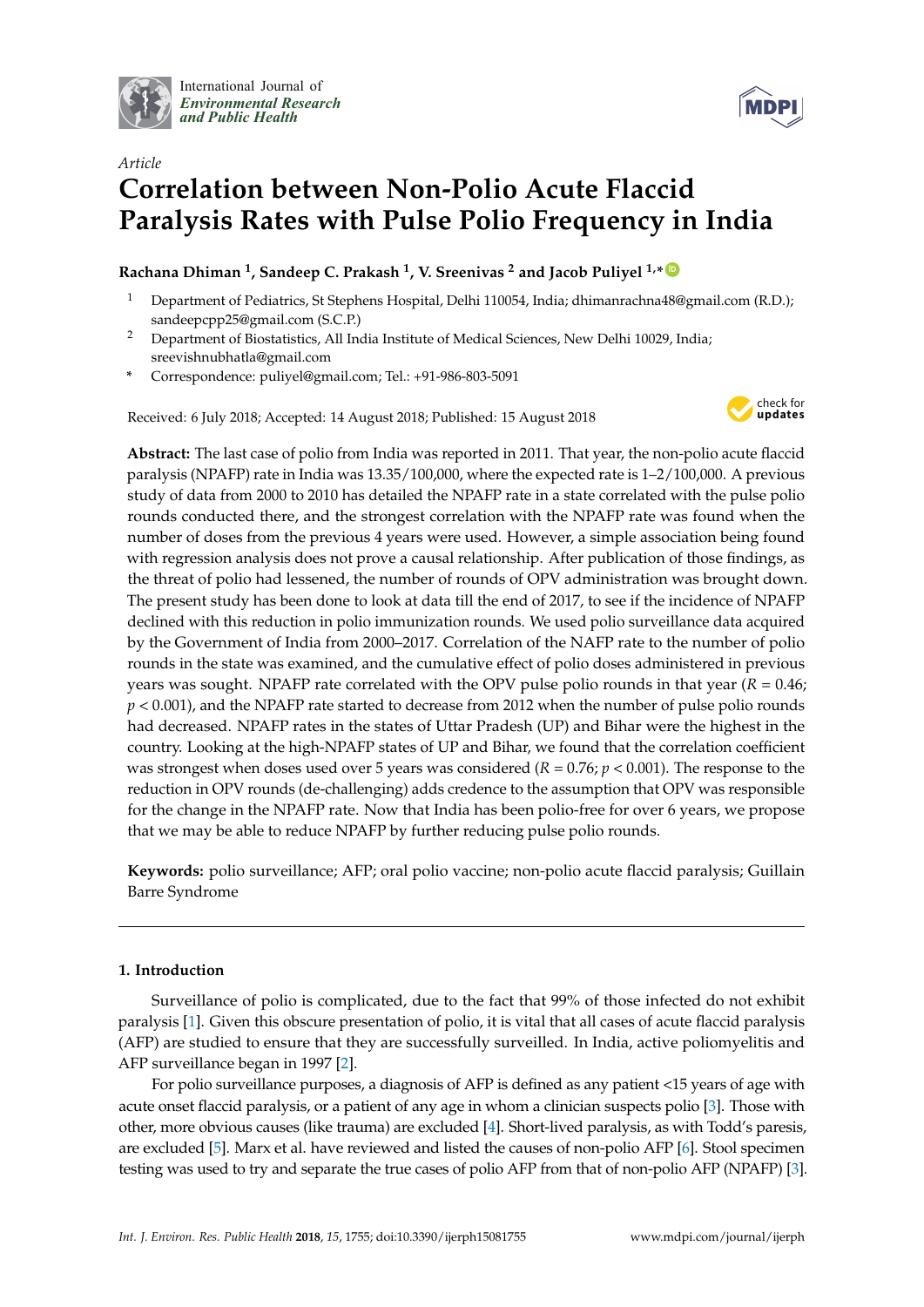It was expected that conducting surveillance in this way would help identify reservoirs of wild poliovirus transmission and provide evidence that wild polio transmission was not occurring [\[7\]](#page-5-6).

AFP surveillance data from America shows that there were 1975 cases of AFP reported in 2017, corresponding to an AFP rate of 1.17 cases per a population of 100,000 [\[8\]](#page-5-7). Internationally, the incidence of NPAFP is 1 to 2/100,000 in the under-15 population [\[6,](#page-5-5)[9\]](#page-5-8). In the absence of wild polio transmission, it was expected that the AFP rate would reduce to around 2/100,000, which is considered an acceptable NPAFP rate [\[10\]](#page-5-9).

The surveillance quality indicators from India show that surveillance has been exemplary, and the last case of polio reported was in 2011 [\[11\]](#page-5-10). However, the anticipated fall in the AFP rate to 2 per 100,000 has not yet materialized.

Analysis of data over 10 years (from 2000 to 2010) showed that the NPAFP rate increased nationally during this time [\[12\]](#page-5-11). The NPAFP rate in 2010 was 12/100,000, which was some way away from the expected number of 2/100,000. It has been reported that in 2005 there was a sharp increase in the national NPAFP rate, which coincided with the introduction of a high-potency monovalent vaccine that contained 5 times the number of Type 1 viruses, compared to that contained in the previously used vaccine [\[13\]](#page-5-12). The NPAFP rate, which was 3.11/100,000 in 2004, more than doubled (to 6.43/100,000) in 2005.

Some states had a higher rate of NPAFP than others. In 2011, the NPAFP rate in UP and Bihar was 25/100,000 and 35/100,000 respectively.

Pulse polio immunisation refers to periodically vaccinating all children under the age of five years against the polio virus (in a defined region) for the purposes of eliminating the virus. The NPAFP rate in the states over the years was examined, and it was found that the number of pulse polio rounds conducted had a high correlation with the NPAFP rate in the state. There was no association with other socioeconomic factors of the state, such as literacy levels, population density, or income per capita [\[12\]](#page-5-11). In one of the years (2011) there were an additional 47,500 children with paralysis [\[12\]](#page-5-11) which was over and above the assumed NPAFP rate of 2/100,000 [\[6,](#page-5-5)[9\]](#page-5-8).

It has been suggested that the rise in the recorded rates of NPAFP was an artifact related to over-enthusiastic reporting promoted by the government's efforts to improve surveillance [\[14\]](#page-5-13). An analysis in 2005 showed that where one-fifth of the cases of NPAFP were followed up at 60 days (in the state of UP), 8.5% of them had died, and 35% were found to have been left with residual paralysis [\[15\]](#page-5-14). Sathyamala analysis of NPAFP data from UP found that the mortality rate in patients with NPAFP was twice the mortality rate for wild polio [\[16\]](#page-5-15). This suggests that the recorded cases of NPAFP were not just instances of exaggerated reporting.

It is crucial to note that a mere association with regression analyses does not prove a causal relationship. Aggregated variables examining cross-sectional data which have no bearing on what happens to individuals can result in ecological fallacies, and necessitates more in-depth analyses. De-challenging after challenging is one way to test for a causative relationship. In de-challenging, the suspected offending agent is withdrawn, or its dose reduced, which should result in the amelioration of the adverse event [\[17\]](#page-5-16).

After the publication of the findings reported above [\[12\]](#page-5-11), because the threat of polio had receded, the number of polio doses administered to children each year was gradually reduced from 2012. The present analysis was done looking at present data till 31 December 2017, to see whether the reduction in the number of doses of OPV administered in recent years was associated with a decline in the reported NPAFP rates. This would add strength to the likelihood of a causative association.

#### **2. Materials and Methods**

Data used was obtained from the National Polio Surveillance Programme (NPSP), reported by the Government of India. Web pages that were no longer available on the internet were accessed using the Wayback machine website [\(https://web.archive.org/web/20010201070500/http://npspindia.org:](https://web.archive.org/web/20010201070500/http://npspindia.org:80/) [80/](https://web.archive.org/web/20010201070500/http://npspindia.org:80/) and related pages). The data was mostly complete, except for the year 2003 where data after October 2003 was not accessible. Data on the number of people with NPAFP and the NPAFP rate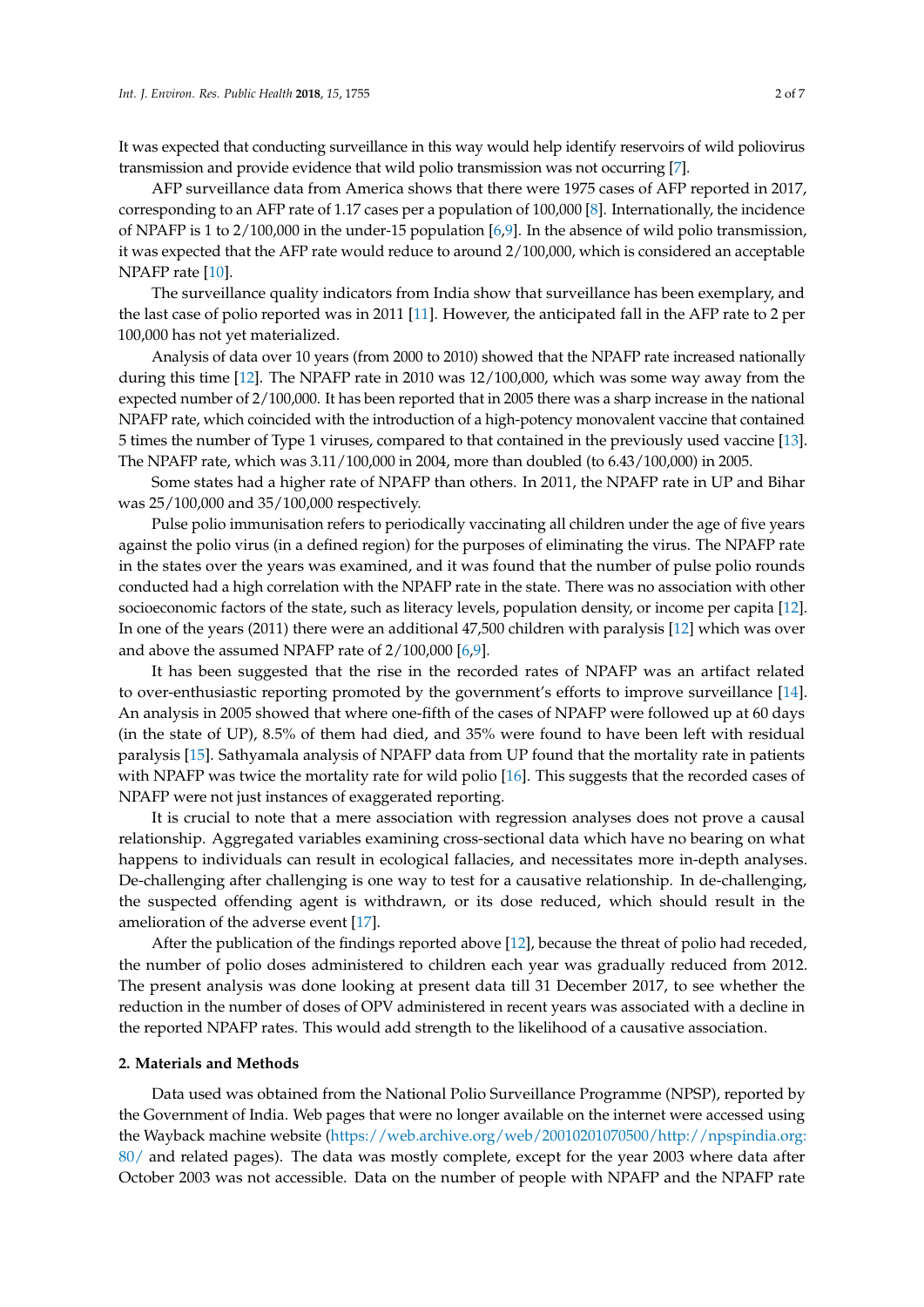from each state per year from 2000 till 31 December 2017 was extracted, and is available online [\(https://bit.ly/2z3ywUY\)](https://bit.ly/2z3ywUY). The number of pulse polio immunization rounds in the state was also recorded for each year, as was done in our earlier analysis [\[12\]](#page-5-11). Data from all 36 states and Union Territories provided in the NPSP data sheets were included. If different doses were employed in different areas of the state, the mean value was used in the analysis. Regression analysis was completed, and the NPAFP rate was the outcome of interest, with pulse polio rounds being considered the explanatory variable. As in the previous analysis, here we also explored whether the NPFP rate was related to the number of pulse polio rounds deployed in the state. We did further analysis by looking at the cumulative effect of adding doses from the previous years. The total rate of NPAFP for a certain year was also compared to the expected numbers for that year, to see how different the actual number was to the expected rate.

#### **3. Results**

As more pulse polio rounds were conducted the NPAFP rate was found to increase during the period of 2000–2011, but began to decrease from 2012. The Pearson correlation was found to be statistically significant (Regression Coefficient *R*) = 0.46; *p* Value (*p*) < 0.001), and regression analysis suggested that the NPAFP rate increased by 1.4 for every round of pulse polio (95% CI: 1.2–1.6). In other words, for each round of pulse polio there was an increase of 1.4 cases of NPAFP per under-15 population of 100,000.

The highest NPAFP rates were seen in Uttar Pradesh and Bihar, where there was an increase of 2.7 cases of NPAFP per under-15 population of 100,000 for each round of pulse polio (CI 1.1–4.2). *R* was equal to 0.52 ( $p < 0.001$ ). The NPAFP rate had the highest correlation level with the cumulative doses in the previous 5 years (*R* = 0.76; *p* < 0.0001). Table [1](#page-2-0) outlines this improvement in correlation level when the cumulative doses from the previous five years is considered.

| Serial No. | Number of Years of<br><b>Cumulative Doses</b> | <b>NPAFP</b> Rate<br><b>Regression Coefficient R</b> | <i>p</i> Value |
|------------|-----------------------------------------------|------------------------------------------------------|----------------|
|            | 1 Year                                        | 0.52                                                 | p < 0.001      |
| 2          | 2 Years                                       | 0.60                                                 | p < 0.001      |
| 3          | 3 Years                                       | 0.67                                                 | p < 0.001      |
| 4          | 4 Years                                       | 0.72                                                 | p < 0.001      |
| 5          | 5 Years                                       | 0.76                                                 | p < 0.001      |
| 6          | 6 Years                                       | 0.75                                                 | p < 0.001      |

<span id="page-2-0"></span>**Table 1.** Correlation of non-polio acute flaccid paralysis (NPAFP) rate to cumulative doses of OPV employed over six years in Uttar Pradesh (UP) and Bihar.

Figures [1](#page-3-0) and [2](#page-3-1) show the non-polio AFP over the years in the states of UP and Bihar alongside the 5-year cumulative OPV doses. The fall in NPAFP rate for the first time in 2012 with a decrease in the OPV doses is illustrated.

We calculated the number of paralyzed children each year which exceeded the expected numbers (assuming a NPAFP rate of 2/100,000) and the results are displayed in Table [2.](#page-3-2) A total of 640,000 children developed NPAFP in the years 2000–2017, suggesting that there were an additional 491,000 paralyzed children above our expected numbers for children with NPAFP.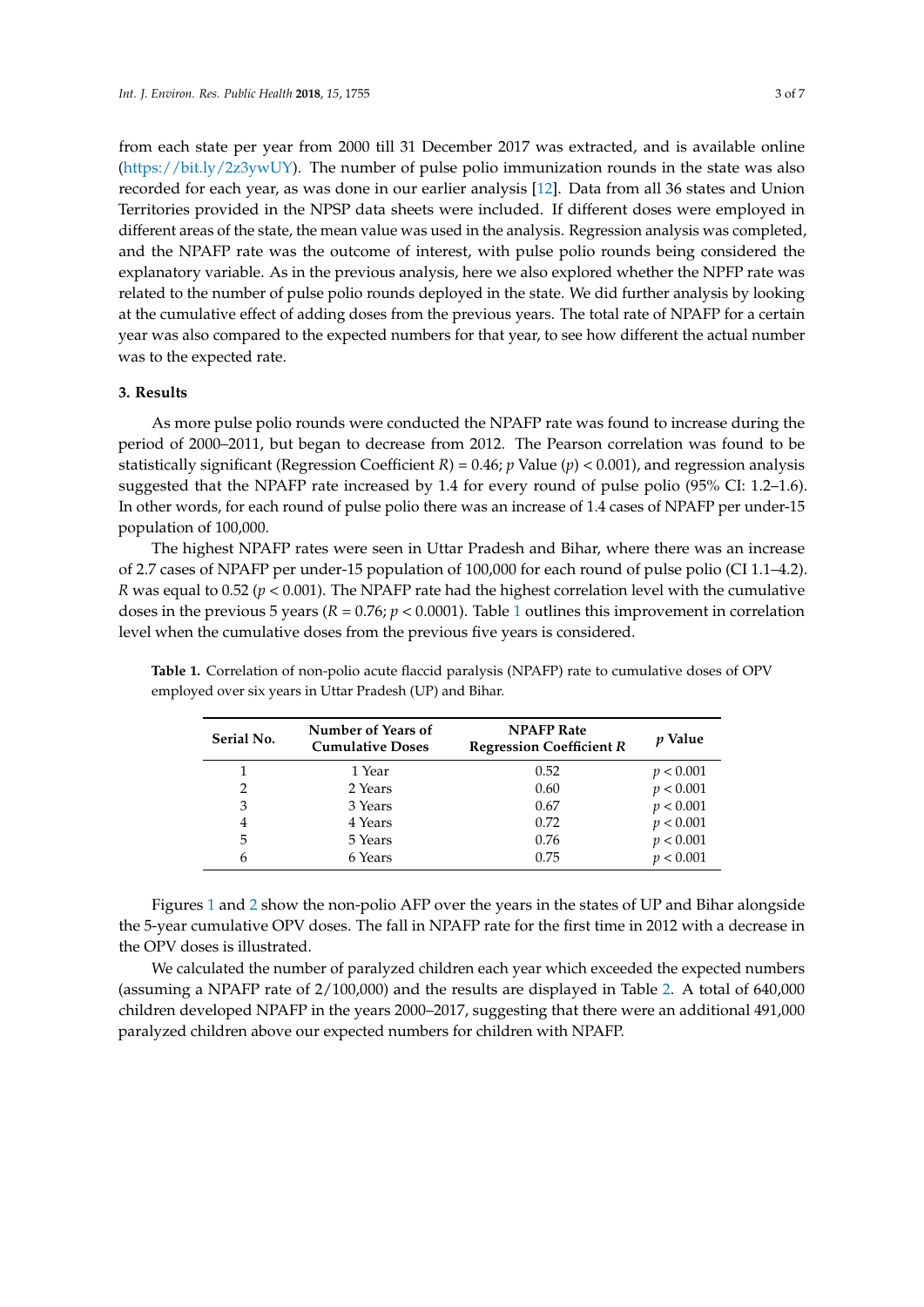<span id="page-3-0"></span>

<span id="page-3-1"></span>**Figure 1.** Non-polio AFP over the years in the state of UP alongside the 5-year cumulative doses of OPV. npafp\_rate: Non-polio acute flaccid paralysis rate; Num\_doses: Number of pulse polio rounds; CD5: Cumulative doses in the past 5 years. CD5: Cumulative doses in the past 5 years. OPV. npafp\_rate: Non-polio acute flaccid paralysis rate; Num\_doses: Number of pulse polio rounds;



**Figure 2.** Non-polio AFP over the years in the state of Bihar alongside the 5-year cumulative doses of **Figure 2.** Non-polio AFP over the years in the state of Bihar alongside the 5-year cumulative doses of OPV. npafp\_rate: Non-polio acute flaccid paralysis rate; Num\_doses: Number of pulse polio rounds; OPV. npafp\_rate: Non-polio acute flaccid paralysis rate; Num\_doses: Number of pulse polio rounds; CD5: Cumulative doses in the past 5 years.

<span id="page-3-2"></span>

| Year         | <b>AFP Rate</b> | <b>NPAFP</b> Rate | <b>AFP</b> | <b>NPAFP</b> | <b>Expected NPAFP</b> | <b>Excess NPAFP</b> |
|--------------|-----------------|-------------------|------------|--------------|-----------------------|---------------------|
| 2000         | 2.16            | 1.94              |            | 7260         | 7485                  | $-225$              |
| 2001         | 1.91            | 1.75              | 7510       | 6858         | 7838                  | $-980$              |
| 2002         | 2.45            | 1.87              | 9713       | 7404         | 7919                  | $-515$              |
| October 2003 | 2.11            | 1.67              | 6850       | 5417         | 6487                  | $-1070$             |
| 2004         | 3.24            | 3.11              | 13,274     | 12,765       | 8209                  | 4556                |
| 2005         | 6.54            | 6.43              | 27,049     | 26,586       | 8269                  | 18,317              |
| 2006         | 7.63            | 7.35              | 32,194     | 31,024       | 8442                  | 22,582              |
| 2007         | 9.71            | 9.32              | 41,534     | 39,831       | 8547                  | 31,284              |
| 2008         | 10.5            | 9.93              | 45,586     | 43,103       | 8681                  | 34,422              |
| 2008         | 11.64           | 11.33             | 50,412     | 49,082       | 8664                  | 40,418              |
| 2010         | 12.7            | 12.65             | 55,785     | 55,548       | 8782                  | 46,766              |
| 2011         | 13.55           | 13.35             | 60,750     | 59,849       | 8966                  | 50,883              |
| 2012         | 13.97           | 13.61             | 61,038     | 59,462       | 8738                  | 50,724              |
| 2013         | 12.51           | 12.48             | 54,645     | 54,511       | 8736                  | 45,775              |
| 2014         | 12.48           | 12.48             | 53,933     | 53,910       | 8639                  | 45,271              |
| 2015         | 10.78           | 10.77             | 46,970     | 46,957       | 8720                  | 38,237              |
| 2016         | 10.61           | 10.16             | 46,524     | 44,571       | 8774                  | 35,797              |
| 2017         | 8.97            | 8.72              | 39,339     | 38,232       | 8769                  | 29,463              |
| Totals       |                 |                   | 653,106    | 642,370      | 150,666               | 49,1704             |

**Table 2.** Excess NPAFP in each year from 2000–2017.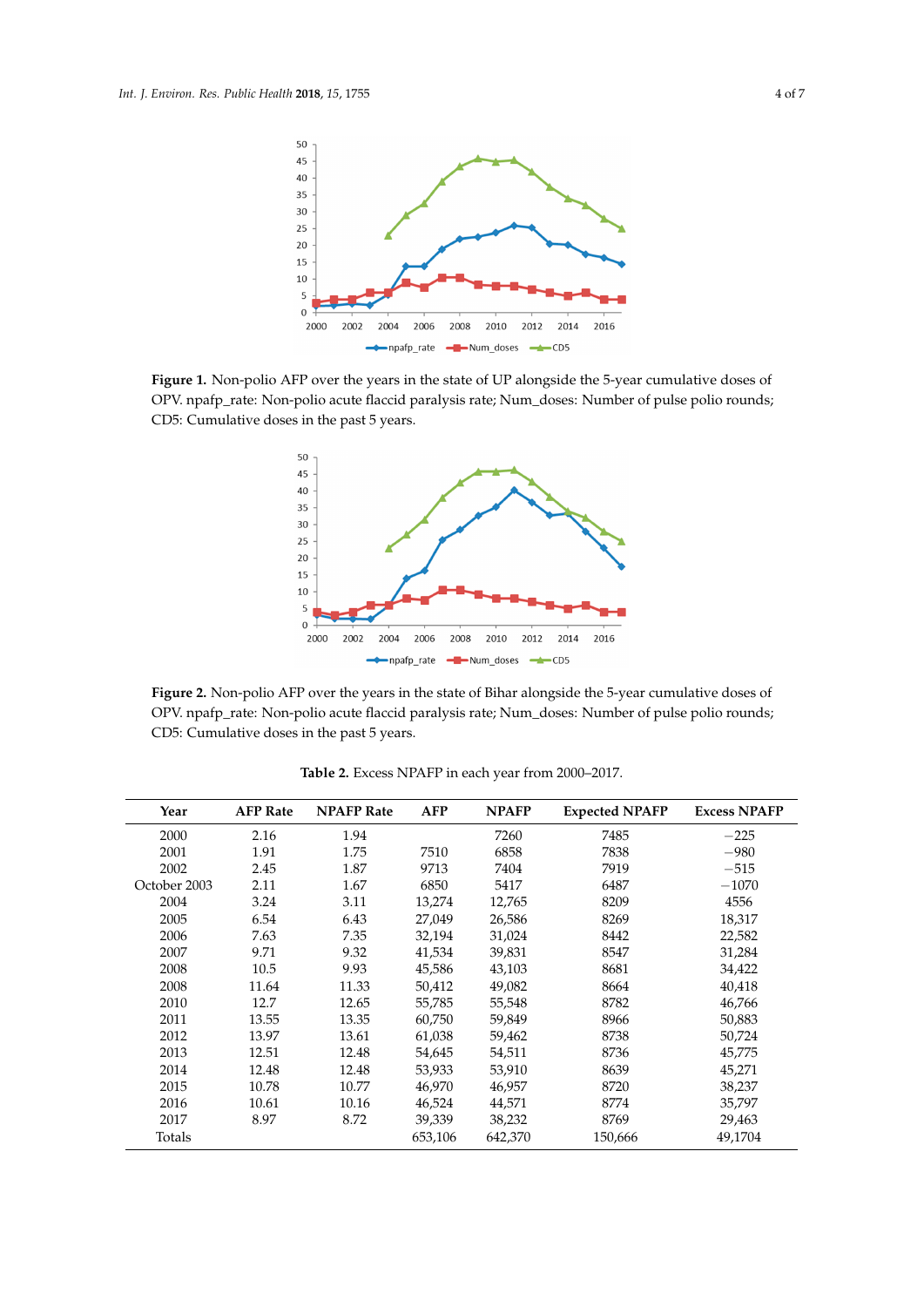#### **4. Discussion**

From the results, the NPAFP rate has been shown to decline with a reduction in the pulse polio doses. This response to de-challenging adds weight to the likelihood of there being a causative association with OPV vaccinations.

Studies from Finland have shown an association of Guillain Barre Syndrome (GBS) with OPV vaccination campaigns [\[18,](#page-5-17)[19\]](#page-5-18), and similar findings have been reported from Turkey [\[20\]](#page-5-19). It should be noted that in the study by Kinnenen, the diagnosis of GBS was made by using consistent criteria throughout the observation period. The Institute of Medicine (vaccine safety committee) has suggested that it is biologically plausible that OPV causes GBS and that the evidence favors the existence of a causal relationship [\[21\]](#page-6-0). Adverse reactions to OPV is said to cause demyelination, including GBS, within 5 days to 6 weeks of vaccinations. The risk difference is approximately 2.5 per 100,000 people during that window period [\[21\]](#page-6-0). This is not very different from the increase of 2.7 cases of NPAFP /100,000 population, per pulse polio round that we found in UP and Bihar. The NPAFP rate could go up to 25/100,000 if 10 rounds of pulse polio are used in the year, as we saw in UP and Bihar.

The AFP surveillance data from India does not provide information about the etiology of NPAFP, and it is tempting to suggest that OPV-related GBS may be the cause for the rise in NPAFP seen across the country.

However, GBS is unlikely to be the sole reason for the increase in NPAFP. GBS, caused by OPV, was usually reported soon after an OPV campaign [\[18](#page-5-17)[–20\]](#page-5-19). Our finding that the NPAFP rate in each year correlated best with the cumulative doses administered over the previous 5 years, suggests that they may not all have been OPV-caused GBS (occurring in 5 days to 6 weeks).

We have previously shown that the NPAFP rate increases sharply when more than six rounds of pulse polio are used in the year [\[22\]](#page-6-1). We speculated that repeated doses of the live vaccine virus delivered to the intestine may colonize the gut and alter the viral microbiome of the intestine, and this can result in strain shifts of enteropathogens. It is possible that new neurotropic enteroviruses colonizing the gut may induce paralysis.

Although more studies are needed to confirm a causal association, the dose response to de-challenges makes a causal association more likely. A rapid epidemiological appraisal can be done in a national case-control study, where exposure to multiple doses of OPV can be examined in children with NPAFP against healthy controls.

While the mechanism involved is speculative, our findings suggest that the increase in NPAFP (and the later decrease in such cases) was indeed an adverse effect of the pulse polio immunization programme. This increase in NPAFP was noticed only because of excellent surveillance methods, the meticulous recording of data, accurate pooling of the figures nationally and making it available in the public domain—the 491,000 additional cases of paralysis would not have been noticed otherwise. From the public health point of view, this underlines the importance of collecting and reporting aggregated adverse events following immunization (AEFI) data which is essential to making our immunization programmes safer.

#### **5. Conclusions**

The polio eradication programme succeeded in drastically reducing the global spread of this disease, which was achieved through the use of immunization with OPV. While commending this enormous effort at eradication, our observation supports the hypothesis that the frequency of pulse polio administration is directly or indirectly related to the incidence of NPAFP. It is hoped that this finding will help continue efforts at optimizing the dose schedule of OPV administration and result in a reduction in NPAFP—which is a feasible hope, as the incidence of wild polio is currently at an all-time low.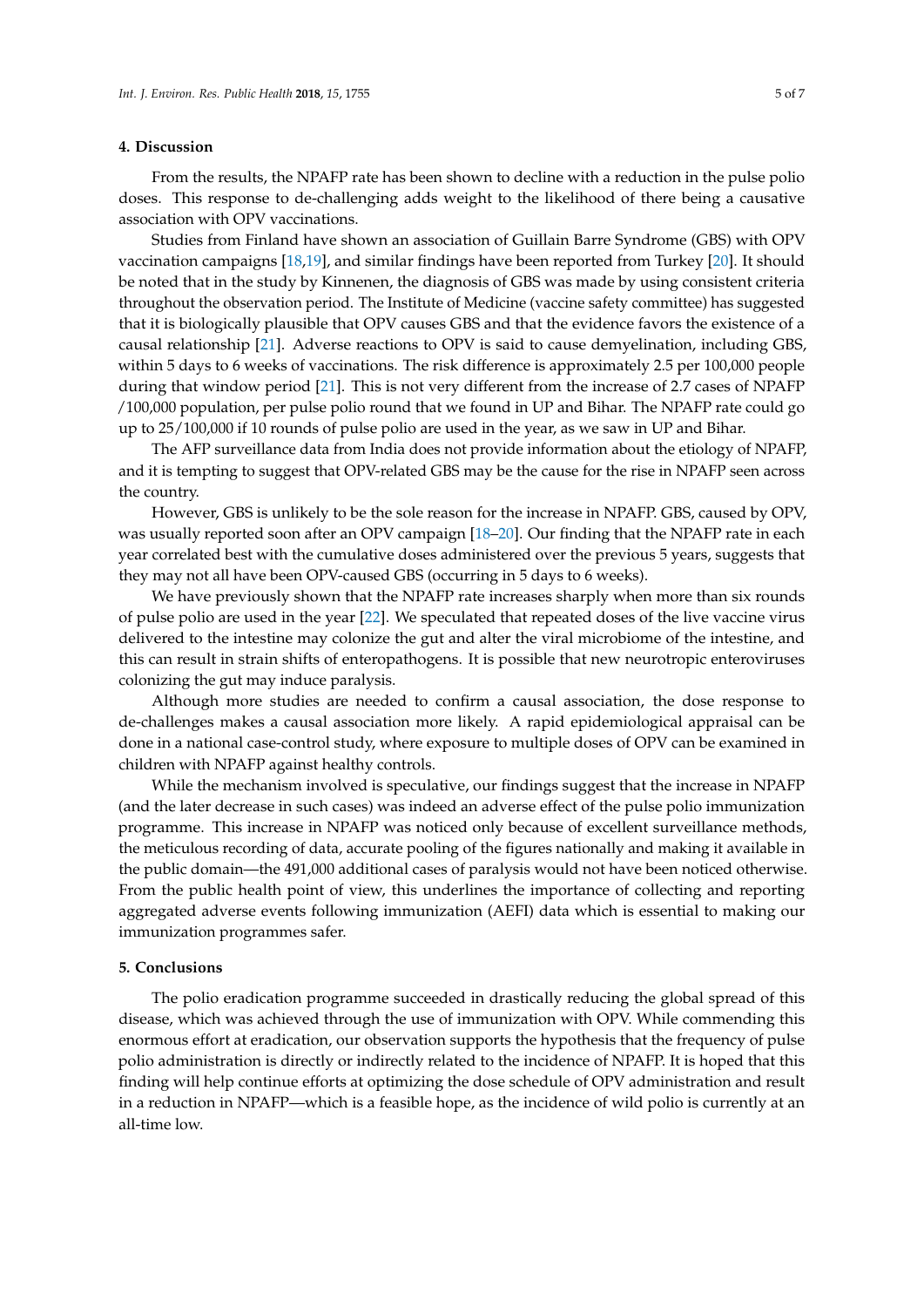**Author Contributions:** The study was conceived by J.P., R.D. and S.C.P. collected the data and helped with the analysis. V.S. was responsible for the statistical analysis. The first draft was written by J.P. All the authors contributed to the final write up and approved the manuscript.

**Funding:** There was no funding for this study.

**Conflicts of Interest:** The authors declare no conflict of interest.

## **References**

- <span id="page-5-0"></span>1. Horsemann, D.M.; Paul, J.R. The incubation period in human poliomyelitis and its implications. *J. Am. Med. Assoc.* **1947**, *135*, 11–14. [\[CrossRef\]](http://dx.doi.org/10.1001/jama.1947.02890010013004)
- <span id="page-5-1"></span>2. Banerjee, K.; Hlady, W.G.; Andrus, J.K.; Sarkar, S.; Fitzsimmons, J.; Abeykoon, P. Poliomyelitis surveillance: The model used in India for polio eradication. *Bull. World Health Organ.* **2000**, *78*, 321–329. [\[PubMed\]](http://www.ncbi.nlm.nih.gov/pubmed/10812728)
- <span id="page-5-2"></span>3. Tangermann, R.H.; Lamoureux, C.; Tallis, G.; Goel, A. The critical role of acute flaccid paralysis surveillance in the Global Polio Eradication Initiative. *Int. Health* **2017**, *9*, 156–163. [\[CrossRef\]](http://dx.doi.org/10.1093/inthealth/ihx016) [\[PubMed\]](http://www.ncbi.nlm.nih.gov/pubmed/28582560)
- <span id="page-5-3"></span>4. Ahmad, A.; Rehman, A. One year surveillance data of acute flaccid paralysis at Bahwal Victoria Hospital Bahawalpur Pakistan. *J. Med. Sci.* **2007**, *23*, 308–312.
- <span id="page-5-4"></span>5. Canadian Pediatric Society. Surveillance Canadian Pediatric Surveillance Programme Acute Flaccid Paralysis. Available online: <http://www.cps.ca/english/Surveillance/CPSP/Studies/acute.htm> (accessed on 25 May 2018).
- <span id="page-5-5"></span>6. Marx, A.; Glass, J.D.; Sutter, R.W. Differential diagnosis of acute flaccid paralysis and its role in poliomyelitis surveillance. *Epidemiol. Rev.* **2000**, *2*, 298–316. [\[CrossRef\]](http://dx.doi.org/10.1093/oxfordjournals.epirev.a018041)
- <span id="page-5-6"></span>7. WHO-Recommended Surveillance Standard of Poliomyelitis. Available online: [http://www.who.](http://www.who.int/immunization/monitoring_surveillance/burden/vpd/surveillance_type/active/poliomyelitis_standards/en/) [int/immunization/monitoring\\_surveillance/burden/vpd/surveillance\\_type/active/poliomyelitis\\_](http://www.who.int/immunization/monitoring_surveillance/burden/vpd/surveillance_type/active/poliomyelitis_standards/en/) [standards/en/](http://www.who.int/immunization/monitoring_surveillance/burden/vpd/surveillance_type/active/poliomyelitis_standards/en/) (accessed on 25 May 2018).
- <span id="page-5-7"></span>8. Pan American Health Organisation and World Health Organisations. Polio Weekly Bulletin. Available online: [https://www.paho.org/hq/index.php?option=com\\_content&view=article&view=article&id=295&](https://www.paho.org/hq/index.php?option=com_content&view=article&view=article&id=295&Itemid=3626&lang=en) [Itemid=3626&lang=en](https://www.paho.org/hq/index.php?option=com_content&view=article&view=article&id=295&Itemid=3626&lang=en) (accessed on 25 May 2018).
- <span id="page-5-8"></span>9. Kennedy, R.H.; Danielson, M.A.; Mulder, D.W.; Kurland, L.T. Guillain-Barre syndrome: A 42-year epidemiologic and clinical study. *Mayo. Clin. Proc.* **1978**, *53*, 93–99. [\[PubMed\]](http://www.ncbi.nlm.nih.gov/pubmed/621963)
- <span id="page-5-9"></span>10. Alcala, H. The differential diagnosis of poliomyelitis and other flaccid paralysis. *Biol. Med. Infant Mex.* **1993**, *50*, 136–144.
- <span id="page-5-10"></span>11. Vikram, R. World Bank. A Polio-Free India Is One of the Biggest Achievements in Global Health May 29, 2014. Available online: [http://www.worldbank.org/en/news/feature/2014/05/29/polio-free-india](http://www.worldbank.org/en/news/feature/2014/05/29/polio-free-india-biggest-achievements-global-health)[biggest-achievements-global-health](http://www.worldbank.org/en/news/feature/2014/05/29/polio-free-india-biggest-achievements-global-health) (accessed on 30 May 2018).
- <span id="page-5-11"></span>12. Vashisht, N.; Puliyel, J. Polio programme: Let us declare victory and move on Indian. *J. Med. Ethics* **2012**, *9*, 114–117. [\[CrossRef\]](http://dx.doi.org/10.20529/IJME.2012.035) [\[PubMed\]](http://www.ncbi.nlm.nih.gov/pubmed/22591873)
- <span id="page-5-12"></span>13. Puliyel, J.; Sathyamala, C.; Banerji, D. Protective efficacy of a monovalent oral type 1 poliovirus vaccine. *Lancet* **2007**, *370*, 129–130. [\[CrossRef\]](http://dx.doi.org/10.1016/S0140-6736(07)61075-7)
- <span id="page-5-13"></span>14. Grassly, N.C.; Wenger, J.; Bahl, S.; Sutter, R.W.; Aylward, R.B. Protective efficacy of a monovalent oral type 1 poliovirus vaccine Authors reply. *Lancet* **2007**, *370*, 129–130. [\[CrossRef\]](http://dx.doi.org/10.1016/S0140-6736(07)61077-0)
- <span id="page-5-14"></span>15. Puliyel, J.M.; Gupta, M.A.; Mathew, J.L. Polio eradication and the future for other programmes: Situation analysis for strategic planning in India. *Indian J. Med. Res.* **2007**, *125*, 1–4. [\[PubMed\]](http://www.ncbi.nlm.nih.gov/pubmed/17332648)
- <span id="page-5-15"></span>16. Sathyamala, C. Polio eradication programme in India. *Indian J. Med. Res.* **2007**, *125*, 695–696. [\[PubMed\]](http://www.ncbi.nlm.nih.gov/pubmed/17642508)
- <span id="page-5-16"></span>17. Naranjo, C.A.; Busto, U.; Sellers, E.M.; Sandor, P.; Ruiz, I.; Roberts, E.A.; Janecek, E.; Domecq, C.; Greenblatt, D.J. A method for estimating the probability of adverse drug reactions. *Clin Pharmacol. Ther.* **1981**, *30*, 239–245. [\[CrossRef\]](http://dx.doi.org/10.1038/clpt.1981.154) [\[PubMed\]](http://www.ncbi.nlm.nih.gov/pubmed/7249508)
- <span id="page-5-17"></span>18. Kinnunen, E.; Farkkila, M.; Hovi, T.; Juntunen, J.; Weckstrom, P. Incidence of Guillain-Barré syndrome during a nationwide oral poliovirus vaccine campaign. *Neurology* **1989**, *39*, 1034–1036. [\[CrossRef\]](http://dx.doi.org/10.1212/WNL.39.8.1034) [\[PubMed\]](http://www.ncbi.nlm.nih.gov/pubmed/2788248)
- <span id="page-5-18"></span>19. Uhari, M.; Rantala, H.; Niemela, M. Cluster of childhood Guillain-Barré cases after an oral poliovaccine campaign (letter). *Lancet* **1989**, *2*, 440–441. [\[CrossRef\]](http://dx.doi.org/10.1016/S0140-6736(89)90609-0)
- <span id="page-5-19"></span>20. Anlar, O.; Tombul, T.; Arslan, S.; Akdeniz, H.; Caksen, H.; Gundem, A.; Akbayram, S. Report of five children with Guillain-Barré syndrome following a nationwide oral polio vaccine campaign in Turkey. *Neurol. India* **2003**, *51*, 544–555. [\[PubMed\]](http://www.ncbi.nlm.nih.gov/pubmed/14742945)